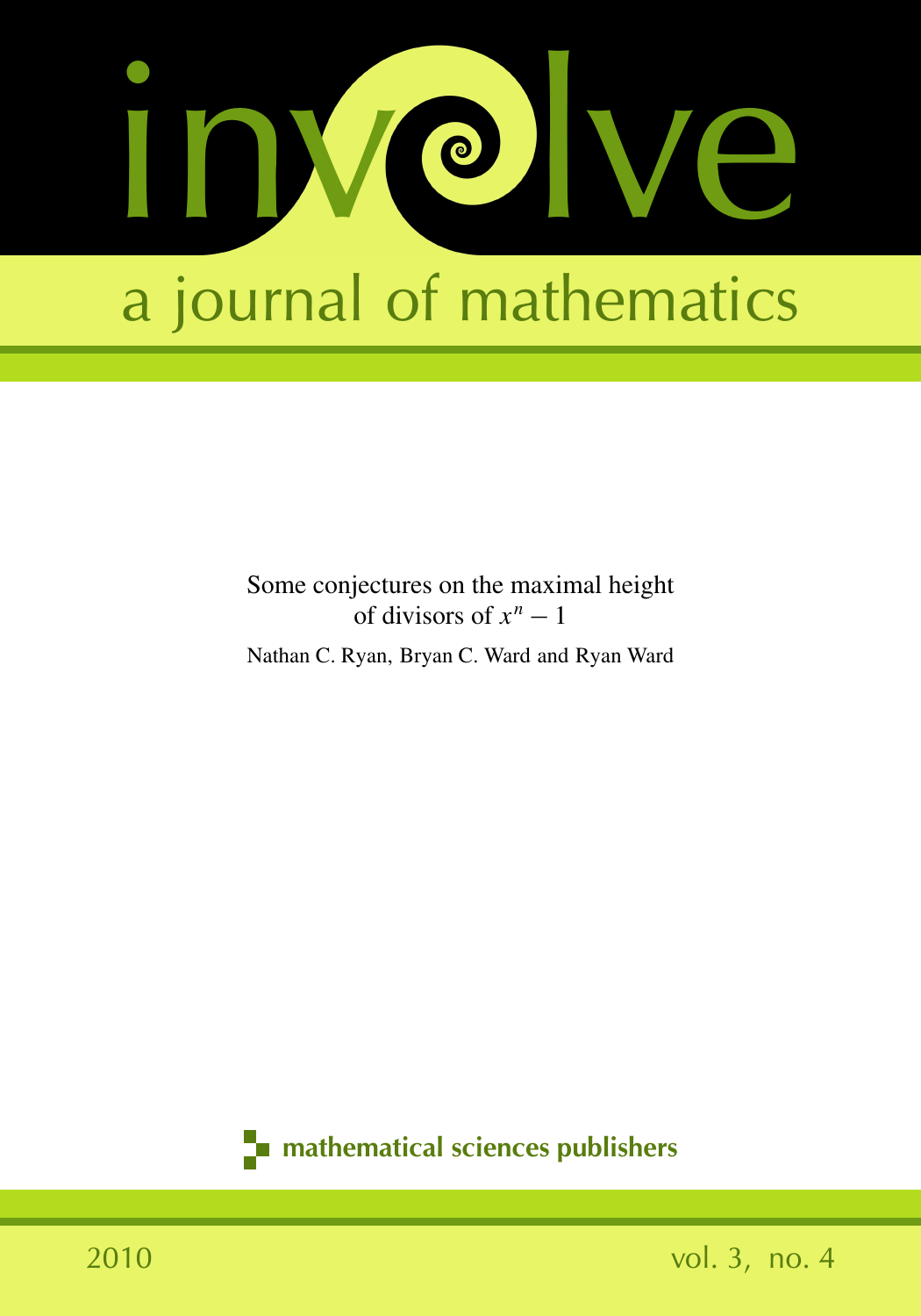## Some conjectures on the maximal height of divisors of  $x^n - 1$

Nathan C. Ryan, Bryan C. Ward and Ryan Ward

(Communicated by Kenneth S. Berenhaut)

Define *B*(*n*) to be the largest height of a polynomial in  $\mathbb{Z}[x]$  dividing  $x^n - 1$ . We formulate a number of conjectures related to the value of  $B(n)$  when *n* is of a prescribed form. Additionally, we prove a lower bound for *B*(*n*).

#### 1. Introduction

The height  $H(f)$  of a polynomial f is the largest coefficient of f in absolute value. Let

$$
\Phi_n(x) = \prod_{\substack{1 \le a \le n \\ (a,n)=1}} (x - e^{2\pi i a/n})
$$

be the *n*-th cyclotomic polynomial. For example, for a prime *p*, we have

$$
\Phi_p(x) = 1 + x + \dots + x^{p-1}.
$$

Define the function  $A(n) := H(\Phi_n(x))$ . This function was originally studied by Erdős and has been much investigated since then. The second of the following two facts reduces the study of *A*(*n*) to square-free *n*:

$$
\Phi_{np}(x) = \frac{\Phi_n(x^p)}{\Phi_n(x)} \text{ if } p \nmid n \quad \text{ and } \quad \Phi_{np}(x) = \Phi_n(x^p) \text{ if } p \mid n. \tag{1-1}
$$

The variant we study in the present paper was first defined in [Pomerance and Ryan 2007] and studied further in [Kaplan 2009]. In [Pomerance and Ryan 2007] the function

$$
B(n) = \max\{H(f) : f \mid x^n - 1 \text{ and } f \in \mathbb{Z}[x]\}
$$

is defined and a fairly good asymptotic bound is found. In the same paper there are two explicit formulas for *n* of a certain form: it is shown that  $B(p^k) = 1$ and  $B(pq) = \min\{p, q\}$ . In the present paper, for *n* of a prescribed form, we are interested in finding explicit formulas for  $B(n)$ , discovering bounds for  $B(n)$ ,

*MSC2000:* 11C08, 11Y70, 12Y05.

*Keywords:* cyclotomic polynomials, heights.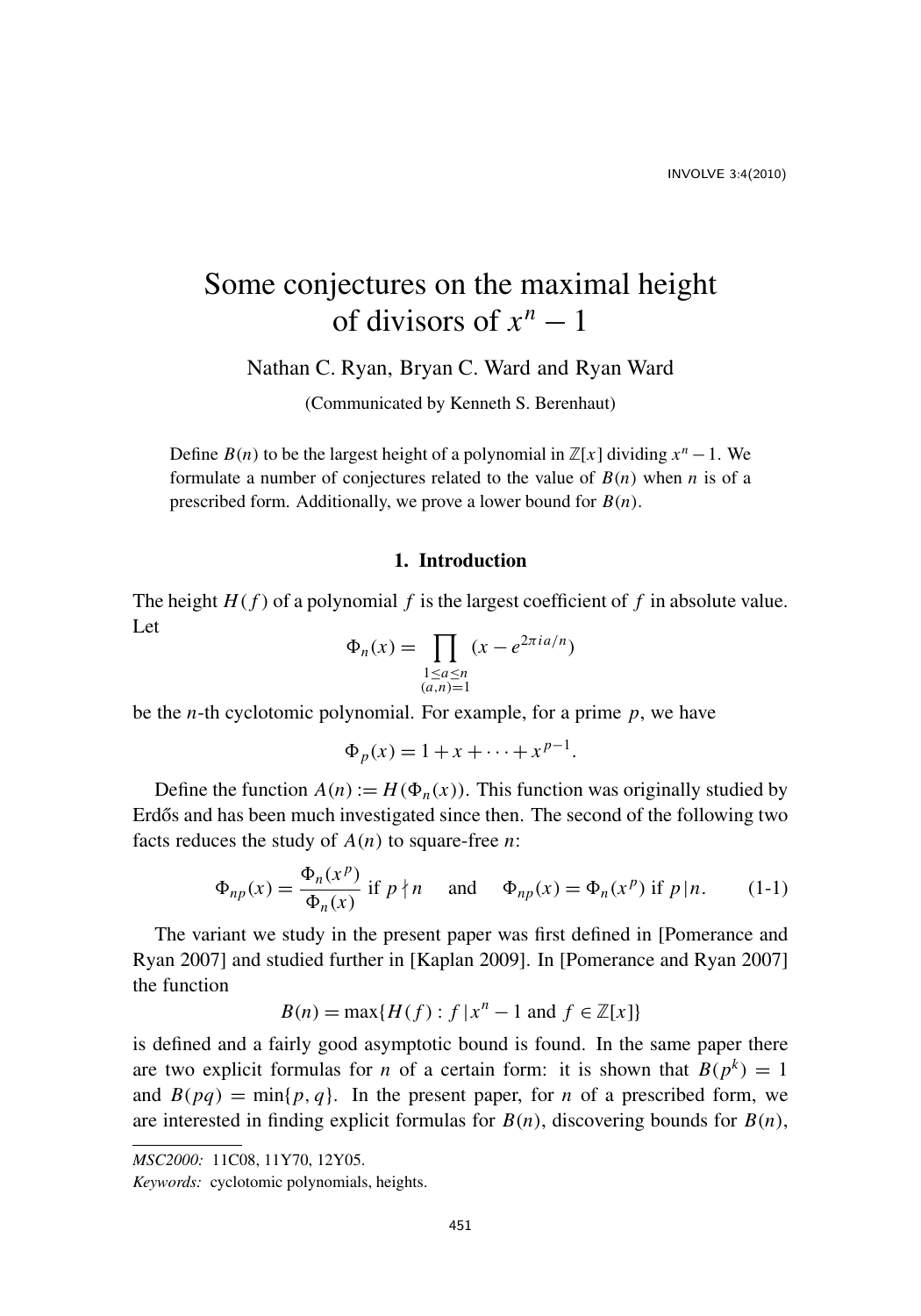determining which divisors of  $x^n - 1$  have height  $B(n)$  and understanding the image of  $B(n)$ . One might consider the present paper a continuation of [Kaplan] 2009], where it was shown that  $B(p^2q) = \min\{p^2, q\}$  and where upper bounds were found for  $B(n)$ . Kaplan also found a better upper bound as well as a lower bound for  $B(pqr)$ , where  $p < q < r$  are primes.

Our main theoretical result is a lower bound for  $B(p^aq^b)$ , but most of the content of the paper consists of conjectures about  $B(n)$  of the kind described above. The conjectures are verified by extensive data computed in Sage (www.sagemath.org) and tabulated in [Ryan et al. 2010].

The paper is organized as follows. In Section 2 we describe our computations: the method and the scale. Section 3 provides a reasonably good lower bound for  $B(n)$  in terms of its prime factorization. The first of the subsequent two sections, Section 4, is about  $B(n)$  for *n* that are divisible by two distinct primes. Section 5 investigates what happens when 3 or more primes divide *n*. We conclude the paper with three further variants on the arithmetic function  $B(n)$ . For the first of these three variants, related data have also been tabulated in [Ryan et al. 2010].

#### 2. Computations

Much of what is included in the present paper is the result of a great deal of machine computation. The function  $B(n)$  is very difficult to compute. The best way we know to compute  $B(n)$  is to do the following: observe that any f that would give a maximal height is a product of cyclotomic polynomials since

$$
x^n - 1 = \prod_{d|n} \Phi_d(x). \tag{2-1}
$$

So, to compute  $B(n)$  we need to compute the set of divisors of *n* and its power set. We then iterate over the power set, multiplying the corresponding cyclotomic polynomials in each set. The largest height among the polynomials in this very long list is the value of *B*(*n*).

We have computed  $B(n)$  for almost 300,000 values of *n*, the largest being 56,796,482. This includes all *n* with four or fewer prime factors, and in particular every *n* less than 1000.

These computations were done in Sage, and took 30 processors several months on various systems at Bucknell University: many were run on a cluster node with dual quad core 3.33 GHz Xeons with 64GB of RAM. For example, *B*(720) took 113 hours to compute and *B*(840) took 550 hours.

The resulting data can be accessed freely at [Ryan et al. 2010]. We store all data we consider useful for formulating conjectures about  $B(n)$ . This includes *n*,  $B(n)$ , and the set of sets of cyclotomic polynomials which multiply to yield the maximal height.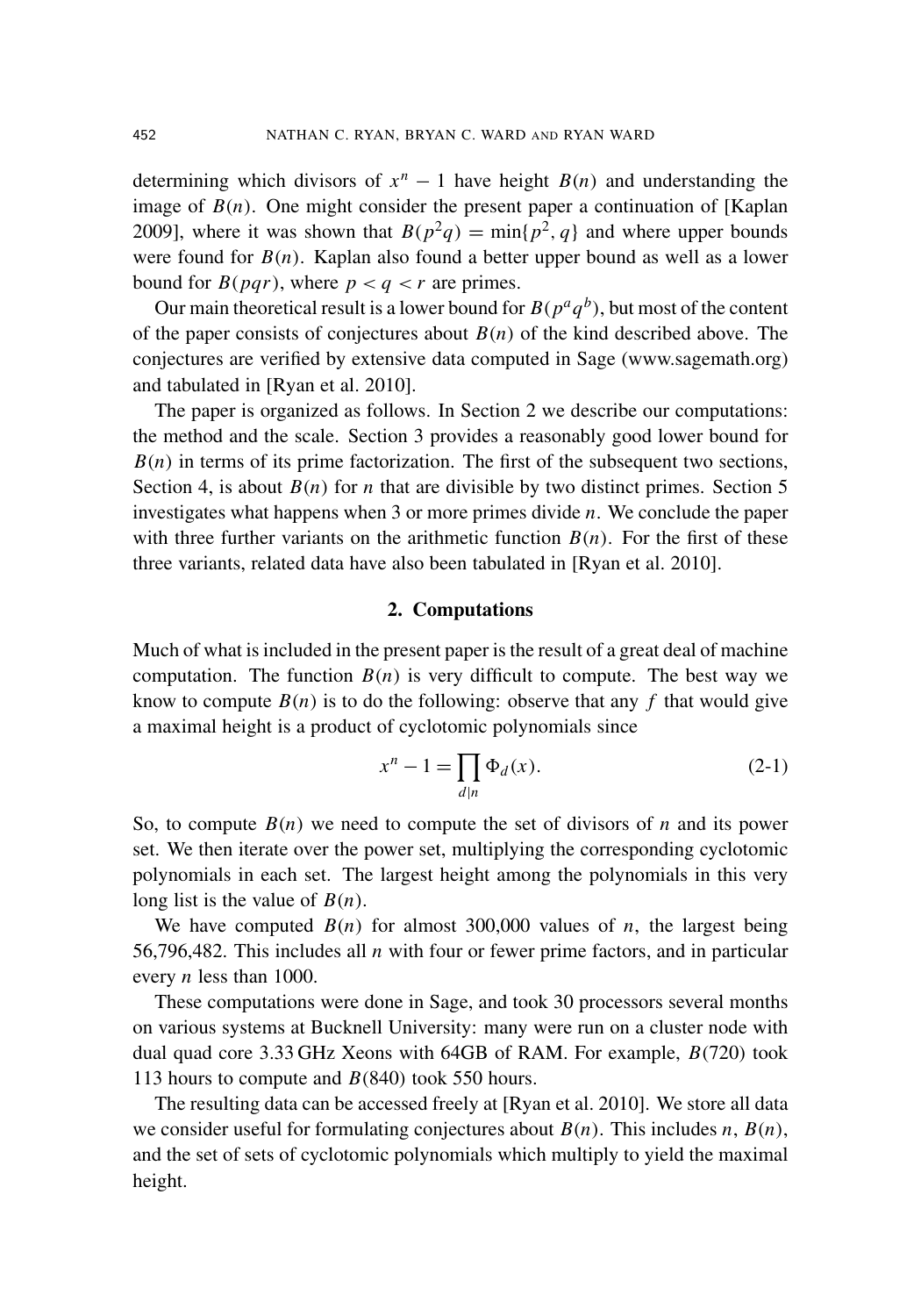| form<br>of $n$ | conjecture | ranges                      | # data<br>points |
|----------------|------------|-----------------------------|------------------|
| $p^2q^2$       | 4.1        | $2 \le p < q < 60$          | 463              |
| $2q^b$         | 4.2        | $2 < q < 300, b = 2$        | 96               |
|                |            | $2 < q < 100, b = 3$        | 24               |
|                |            | $2 < q < 75, b = 4$         | 20               |
|                |            | $2 < q < 10, b = 5$         | 4                |
|                |            | $2 < q < 10, b = 6$         | 4                |
|                |            | $q \in \{3, 5\}, b = 7$     | 2                |
|                |            | $q \in \{3, 5\}, b = 8$     | 2                |
|                | 4.2, 4.4   | $2 < p < q < 85, b = 3$     | 301              |
|                |            | $2 < p < q < 35, b = 4$     | 92               |
| $pq^b$         |            | $2 < p < q < 15, b = 5$     | 14               |
|                |            | $2 < p < q < 10, b = 6$     | 13               |
| pqr            | 5.1        | $2 \le p < q < r < 150$     | 55530            |
| pars           | 5.1        | $2 \leq p < q < r < s < 15$ | 1045             |
| $pqr^b$        | 5.2        | $2 \leq q < r < 50, b = 2$  | 1490             |
|                |            | $2 \leq q < r < 35, b = 3$  | 171              |
|                |            | $2 \leq q < r < 35, b = 4$  | 13               |

Table 1. Summary of data motivating the conjectures in this paper. The data can be accessed at [Ryan et al. 2010].

We note that far less comprehensive computations have been done in [Abbott 2009], and a smaller set of data can be found at [Garcia 2006].

We present in the next section the conjectures we have formulated based on these computational data; the values of *n* so studied are summarized in Table 1.

#### 3. Lower bound

We start by stating a lower bound for the function *B*(*n*). (We thank Pieter Moree and the anonymous referee for independently pointing out this improvement to our earlier result.)

**Theorem 3.1.** *Suppose*  $n = uv$ *, with*  $u$  *and*  $v$  *coprime positive integers. Then*  $B(n) > \min\{u, v\}.$ 

*Proof.* Since *u* and *v* are coprime, we note that  $x^u - 1$  and  $x^v - 1$  have  $x - 1$  as greatest common divisor. Consider the divisor

$$
(x^u-1)(x^v-1)/(x-1)^2
$$
 of  $x^{uv}-1$ .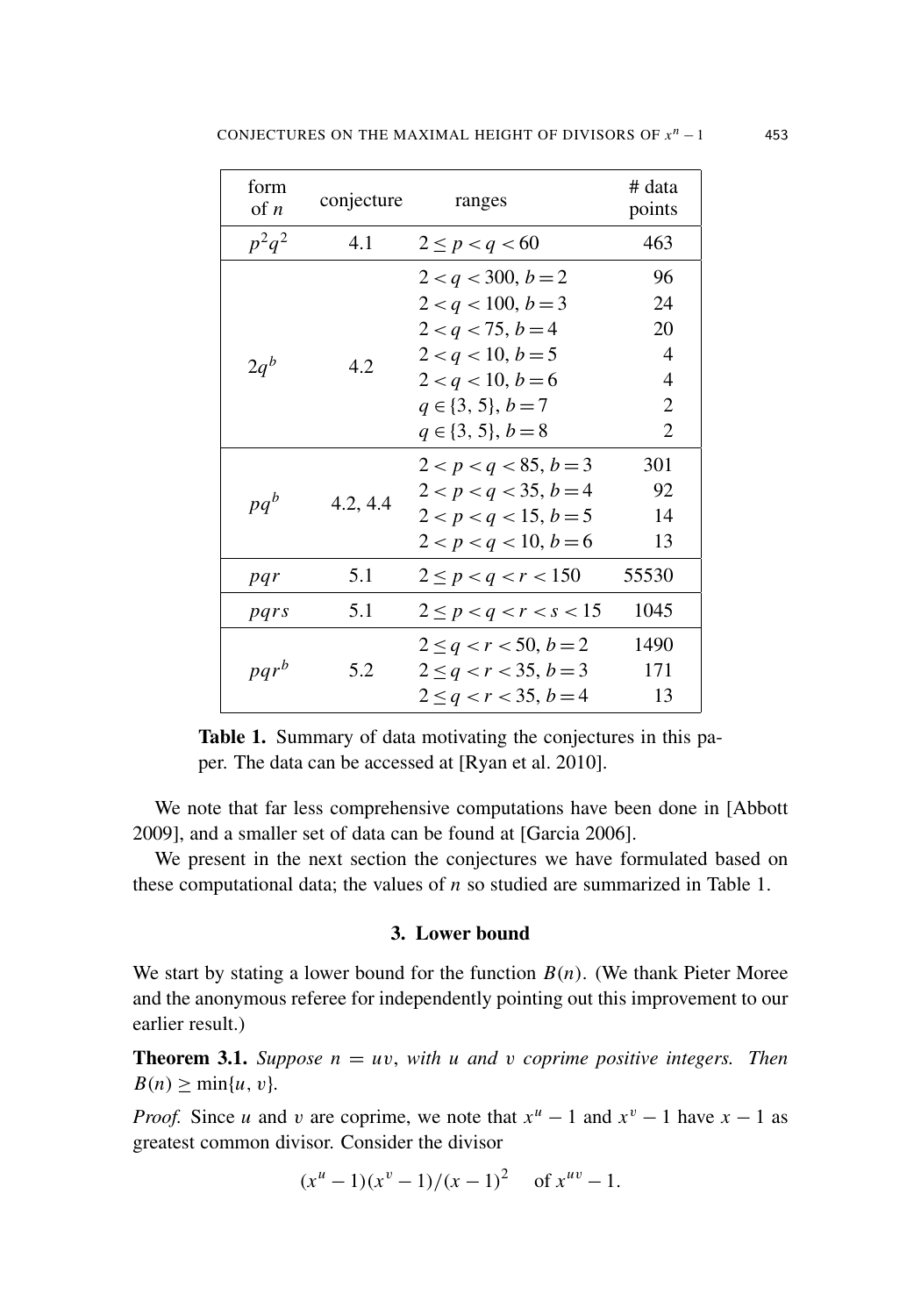Let  $w = \min\{u, v\}$  and observe that the coefficient of  $x^{w-1}$  is w.

This result can be rephrased as follows:

**Corollary 3.2.** We have  $B(p_1^{e_1} \cdots p_s^{e_s}) \ge \min\{p_1^{e_1}, \ldots, p_s^{e_s}\}.$ 

We observe that this bound is surprisingly good for the data we have computed, at least when *n* is divisible by two primes. Of the 5396 *n* in the database of the form  $p^a q^b$ ,  $B(n) = \min\{p^a, q^b\}$  a majority of the time (we exclude  $(a, b) \in \{(1, 1), (1, 2), (2, 1)\}\$ in this total as in those cases it is a theorem that  $B(n) = \min\{p^a, q^b\}.$ 

#### 4. When *n* is divisible by two primes

Evaluation of the function  $A(p^aq^b)$  is straightforward. To see that  $A(p^aq^b) = 1$ , one can write down an explicit formula for  $\Phi_{pq}(x)$  (see, e.g., [Lam and Leung 1996]) and then use (1-1). The situation for  $B(p^aq^b)$  is not all like the situation for  $A(p^aq^b)$ .

By means of a thorough case-by-case analysis, one can find an explicit formula for  $B(pq^2)$  [Kaplan 2009, Theorem 6] where p and q are distinct primes. The proof proceeds by computing the height of every possible divisor of  $x^{pq^2} - 1$ and identifying which of those is largest. In that spirit we make the note of the following:

**Conjecture 4.1.** Let  $p < q$  be primes. Then  $B(p^2q^2)$  is the larger of

$$
H(\Phi_p(x)\Phi_q(x)\Phi_{p^2q}(x)\Phi_{pq^2}(x)) \quad \text{and} \quad H(\Phi_p(x)\Phi_q(x)\Phi_{p^2}(x)\Phi_{q^2}(x)).
$$

For example,

$$
B(3^2 \cdot 5^2) = H(\Phi_3 \Phi_5 \Phi_{3^2} \cdot 5 \Phi_{3 \cdot 5^2}) \neq H(\Phi_3 \Phi_5 \Phi_{3^2} \Phi_{5^2}),
$$
  

$$
B(5^2 \cdot 11^2) = H(\Phi_5 \Phi_{11} \Phi_{5^2} \Phi_{11^2}) \neq H(\Phi_5 \Phi_{11} \Phi_{5^2 \cdot 11} \Phi_{5 \cdot 11^2}).
$$

In addition to not having a proof for this conjecture, we also lack an explicit formula for the height of the polynomial. The conjecture has been checked for the primes indicated in Table 1.

An even more difficult problem is to deduce a formula for *n* of a more arbitrary form. For example, our computations suggest the following conjecture.

**Conjecture 4.2.** Let  $p < q$  be odd primes.

- (i) For any positive integer *b*,  $B(2q^b) = 2$ .
- (ii) Suppose  $b > 2$ . Then  $B(pq^b) > p$ .

The difficulty here is that a case by case analysis as described above is not feasible.

We have computed data verifying the first part of the conjecture as indicated in Table 1. The cases  $b = 1$  and  $b = 2$  in the first part are theorems in [Pomerance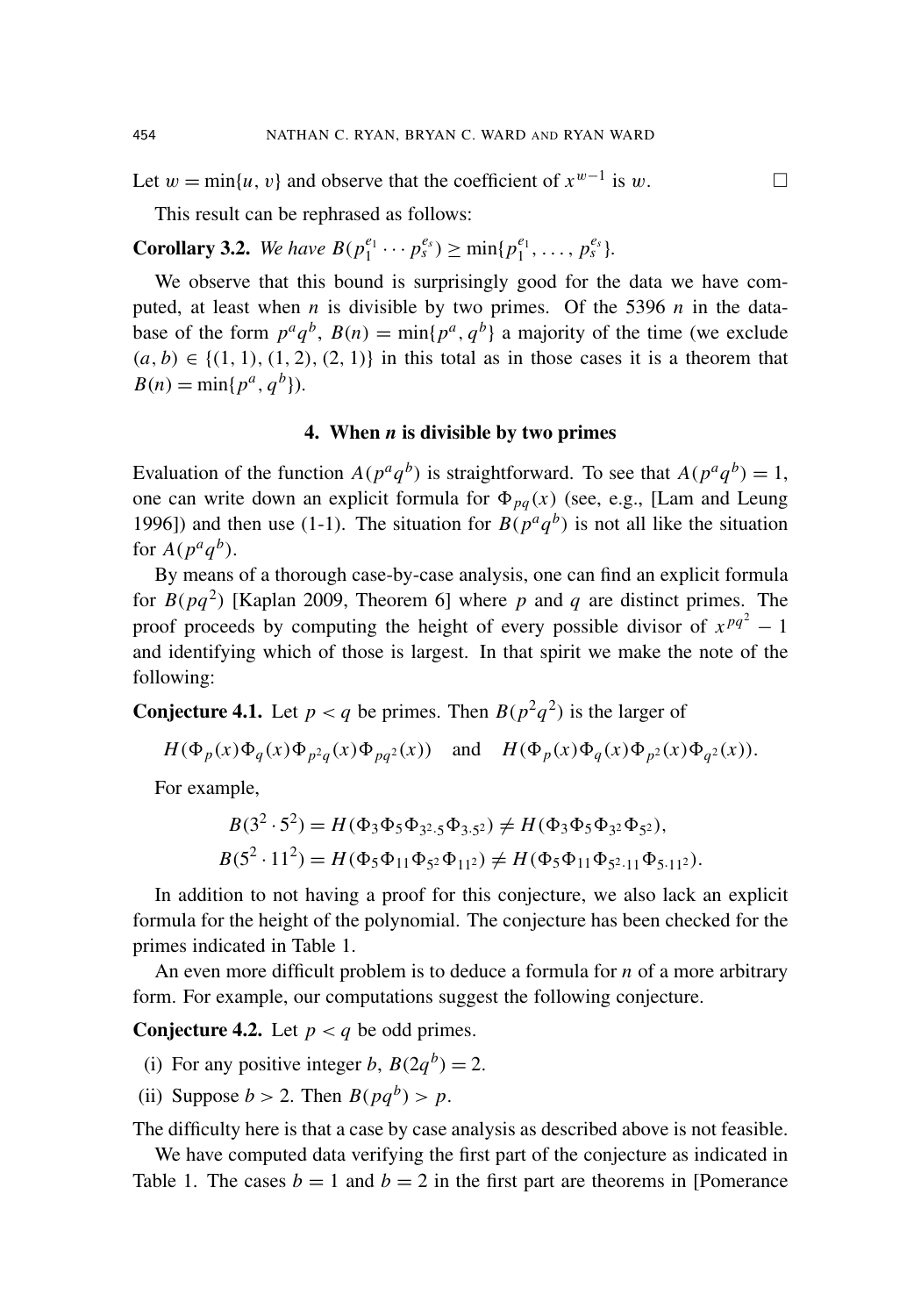and Ryan 2007] and [Kaplan 2009], respectively. We have verified the second half of the conjecture as indicated in Table 1.

The previous conjectures deals with what values of  $B(pq^b)$  you get when you have two fixed primes and let one of the exponents vary. A related question is what happens when you have one fixed prime and two fixed exponents.

**Theorem 4.3.** Fix a prime p and positive integers a and b. Then  $B(p^a q^b)$  takes *on only finitely many values as q ranges through the set of primes.*

*Proof.* This is a rephrasing of a special case of [Kaplan 2009, Theorem 4].  $\square$ 

As a result of investigating this theorem computationally, we make the following observation:

Conjecture 4.4. For a fixed odd prime *p* and fixed positive integer *b*, the finite list of values  $B(pq^b)$  as  $q > p$  varies are all divisible by p.

We have checked this for the same range as which we have checked the second half of Conjecture 4.2. We observe that  $B(7^283^2) = 64$ , showing that the hypothesis on the factorization of *n* as  $pq^b$  is necessary.

#### 5. When *n* is divisible by more than two primes

For products of three distinct primes, as noted in [Kaplan 2009, p. 2687], one of the products

$$
\Phi_p(x)\Phi_q(x)\Phi_r(x)\Phi_{pqr}(x)
$$
 or  $\Phi_1(x)\Phi_{pq}(x)\Phi_{pr}(x)\Phi_{qr}(x)$ 

appears to give the largest height. Most of the time the first product gives the largest height. According to out data, of the 27492 *n* of the form *pqr* we have computed, the vast majority of the time the first product does give the maximal height while the second product only gives the maximal height only around half of the time (often they both give the maximal height). In general, one can make the following conjecture.

**Conjecture 5.1.** Let  $n = p_1 \cdots p_t$  be square free. Then  $B(n)$  is given by either

$$
\prod_{\substack{d|n \ \omega(d) \text{ even}}} \Phi_d(x) \quad \text{or} \quad \prod_{\substack{d|n \ \omega(d) \text{ even}}} \Phi_d(x),
$$

where  $\omega(d)$  is the number of primes dividing d.

The conjecture is true when  $t = 1$  and  $t = 2$  [Pomerance and Ryan 2007, Lemma 2.1]. Our data supporting the conjecture for other *n* is listed in Table 1; in addition, the conjecture has been checked for  $n = 2310$ , the smallest product of five distinct primes.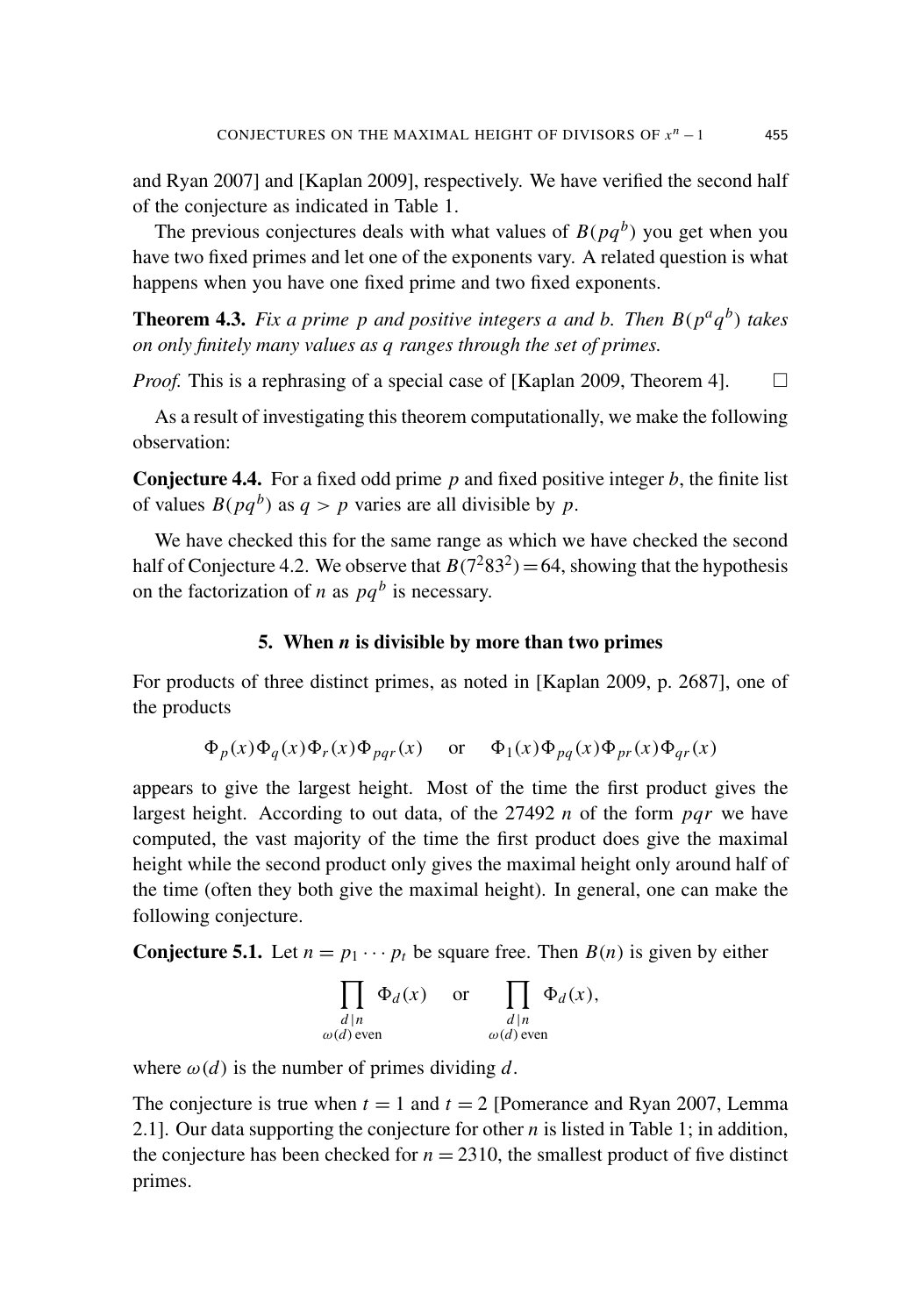For odd *n*, the analogue to Conjecture 4.4 would be:  $B(pqr^b)$  is divisible by p. This statement is false for squarefree *n*, since  $B(3 \cdot 31 \cdot 1009) = 599$ , which is not divisible by 3. On the other hand, we can make the following conjecture.

**Conjecture 5.2.** Let  $n = pqr^b$  where  $p < q < r$ , and  $b > 1$ . Then  $B(n)$  is divisible by *p*. Moreover,  $B(n) > p$ .

Once more, our evidence for this is in Table 1. This conjecture is analogous to Conjectures 4.2 and 4.4.

#### 6. Conclusions and future work

Above we have explicitly described several conjectures about the function *B*(*n*). Implicitly, we have also suggested that proving explicit formulas for  $B(n)$ , especially by case-by-case analysis, is extremely difficult. In fact, even conjecturing formulas is difficult. A new method for proving formulas will be required before more progress can be made.

In addition to the obvious task of proving any of the conjectures included here and developing a new approach to proving these formulas, we propose the following related problems:

(1) Define the length of a polynomial  $f = \sum_{n=0}^{d} a_n x^n$  to be  $L(f) = \sum_{n=0}^{d} |a_n|$ and let

$$
C(n) := \max\{L(f) : f | x^n - 1, f \in \mathbf{Z}[x]\}.
$$

(2) Let  $\mathbb{Q}(\zeta_n)$  be the *n*-th cyclotomic field and define the function

$$
D(n) := \max\{H(f) : f \in \mathbb{Q}(\zeta_n)[x], f \mid x^n - 1 \text{ and } f \text{ monic}\}.
$$

Can any explicit formulas or bounds be found for these functions? The database at [Ryan et al. 2010] has data related to the first of these two problems.

In [Decker and Moree 2010], a number of problems related to  $B(n)$  have been described. The authors investigate, among other things, the set of coefficients of divisors of  $x^n - 1$  and show that in some cases the coefficients of each divisor are a list of consecutive integers (sometimes excluding zero). In the future, we may return to the questions posed by Decker and Moree and investigate them computationally. This problem was suggested to us by Pieter Moree and the anonymous referee.

#### References

[Abbott 2009] J. Abbott, "Bounds on factors in  $\mathbb{Z}[x]$ ", preprint, 2009. arXiv 0904.3057

<sup>[</sup>Decker and Moree 2010] A. Decker and P. Moree, "Coefficient convexity of divisors of  $x^n - 1$ ", preprint, 2010. arXiv 1010.3938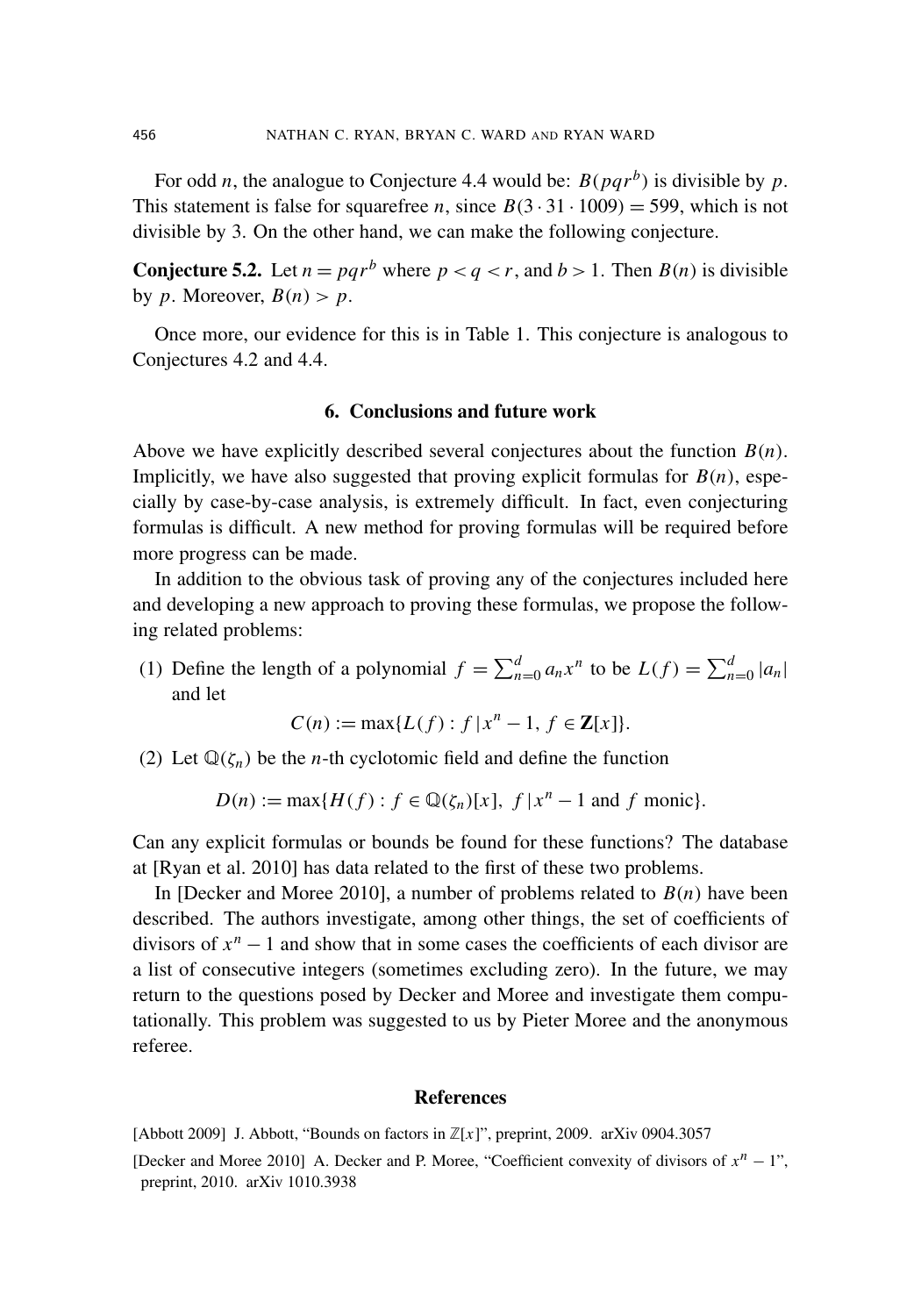- [Garcia 2006] F. Garcia, entry A114536 in *The on-line encyclopedia of integer sequences*, edited by N. J. A. Sloane, 2006.
- [Kaplan 2009] N. Kaplan, "Bounds for the maximal height of divisors of *x <sup>n</sup>* −1", *J. Number Theory* 129:11 (2009), 2673–2688. MR 2010h:11161 Zbl 05603993
- [Lam and Leung 1996] T. Y. Lam and K. H. Leung, "On the cyclotomic polynomial  $\Phi_{pq}(X)$ ", *Amer. Math. Monthly* 103:7 (1996), 562–564. MR 97h:11150 Zbl 0868.11016
- [Pomerance and Ryan 2007] C. Pomerance and N. C. Ryan, "Maximal height of divisors of *x <sup>n</sup>* −1", *Illinois J. Math.* 51:2 (2007), 597–604. MR 2008j:12012 Zbl 05197699

[Ryan et al. 2010] N. C. Ryan, B. C. Ward, and R. E. Ward, Database on cyclotomic polynomials, 2010, available at http://www.eg.bucknell.edu/~ theburg/projects/data/wards/cyclo.py/index.

| Received: 2010-09-29     | Revised: 2010-11-23 |                                    | Accepted: 2010-12-01                            |
|--------------------------|---------------------|------------------------------------|-------------------------------------------------|
| nathan.ryan@bucknell.edu |                     | Lewisburg, PA 17837, United States | Department of Mathematics, Bucknell University, |
| bryan.ward@bucknell.edu  |                     | Lewisburg, PA 17837, United States | Department of Mathematics, Bucknell University, |
| ryan.ward@bucknell.edu   |                     | Lewisburg, PA 17837, United States | Department of Mathematics, Bucknell University, |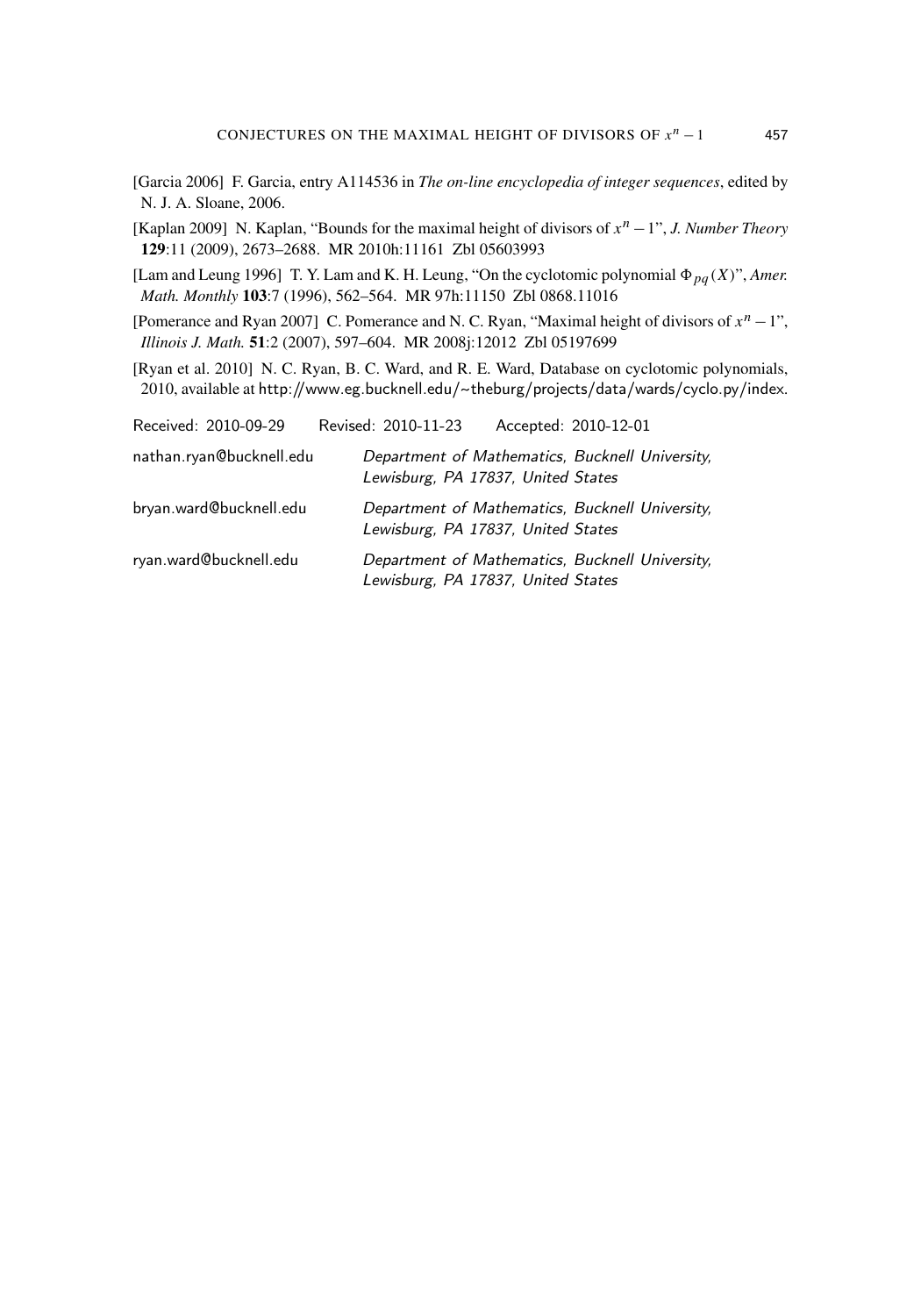# involve

#### [pjm.math.berkeley.edu/involve](http://pjm.math.berkeley.edu/involve)

#### EDITORS

#### MANAGING EDITOR

#### Kenneth S. Berenhaut, Wake Forest University, USA, [berenhks@wfu.edu](mailto:berenhks@wfu.edu)

#### BOARD OF EDITORS

| John V. Baxley                 | Wake Forest University, NC, USA<br>baxley@wfu.edu               | Chi-Kwong Li                             | College of William and Mary, USA<br>ckli@math.wm.edu                |
|--------------------------------|-----------------------------------------------------------------|------------------------------------------|---------------------------------------------------------------------|
| Arthur T. Benjamin             | Harvey Mudd College, USA<br>benjamin@hmc.edu                    | Robert B. Lund                           | Clemson University, USA<br>lund@clemson.edu                         |
| Martin Bohner                  | Missouri U of Science and Technology, USA<br>bohner@mst.edu     | Gaven J. Martin                          | Massey University, New Zealand<br>g.j.martin@massey.ac.nz           |
| Nigel Boston                   | University of Wisconsin, USA<br>boston@math.wisc.edu            | Mary Meyer                               | Colorado State University, USA<br>meyer@stat.colostate.edu          |
| Amarjit S. Budhiraja           | U of North Carolina, Chapel Hill, USA<br>budhiraj@email.unc.edu | Emil Minchev                             | Ruse, Bulgaria<br>eminchev@hotmail.com                              |
| Pietro Cerone                  | Victoria University, Australia<br>pietro.cerone@vu.edu.au       | Frank Morgan                             | Williams College, USA<br>frank.morgan@williams.edu                  |
| Scott Chapman                  | Sam Houston State University, USA<br>scott.chapman@shsu.edu     | Mohammad Sal Moslehian                   | Ferdowsi University of Mashhad, Iran<br>moslehian@ferdowsi.um.ac.ir |
| Jem N. Corcoran                | University of Colorado, USA<br>corcoran@colorado.edu            | Zuhair Nashed                            | University of Central Florida, USA<br>znashed@mail.ucf.edu          |
| Michael Dorff                  | Brigham Young University, USA<br>mdorff@math.byu.edu            | Ken Ono                                  | University of Wisconsin, USA<br>ono@math.wisc.edu                   |
| Sever S. Dragomir              | Victoria University, Australia<br>sever@matilda.vu.edu.au       | Joseph O'Rourke                          | Smith College, USA<br>orourke@cs.smith.edu                          |
| Behrouz Emamizadeh             | The Petroleum Institute, UAE<br>bemamizadeh@pi.ac.ae            | <b>Yuval Peres</b>                       | Microsoft Research, USA<br>peres@microsoft.com                      |
| Errin W. Fulp                  | Wake Forest University, USA<br>fulp@wfu.edu                     | Y.-F. S. Pétermann                       | Université de Genève, Switzerland<br>petermann@math.unige.ch        |
| Andrew Granville               | Université Montréal, Canada<br>andrew@dms.umontreal.ca          | Robert J. Plemmons                       | Wake Forest University, USA<br>plemmons@wfu.edu                     |
| Jerrold Griggs                 | University of South Carolina, USA<br>griggs@math.sc.edu         | Carl B. Pomerance                        | Dartmouth College, USA<br>carl.pomerance@dartmouth.edu              |
| Ron Gould                      | Emory University, USA<br>rg@mathcs.emory.edu                    | <b>Bjorn Poonen</b>                      | UC Berkeley, USA<br>poonen@math.berkeley.edu                        |
| Sat Gupta                      | U of North Carolina, Greensboro, USA<br>sngupta@uncg.edu        | James Propp                              | U Mass Lowell, USA<br>jpropp@cs.uml.edu                             |
| Jim Haglund                    | University of Pennsylvania, USA<br>jhaglund@math.upenn.edu      | Józeph H. Przytycki                      | George Washington University, USA<br>przytyck@gwu.edu               |
| Johnny Henderson               | Baylor University, USA<br>johnny_henderson@baylor.edu           | Richard Rebarber                         | University of Nebraska, USA<br>rrebarbe@math.unl.edu                |
| Natalia Hritonenko             | Prairie View A&M University, USA<br>nahritonenko@pvamu.edu      | Robert W. Robinson                       | University of Georgia, USA<br>rwr@cs.uga.edu                        |
| Charles R. Johnson             | College of William and Mary, USA<br>crjohnso@math.wm.edu        | Filip Saidak                             | U of North Carolina, Greensboro, USA<br>f_saidak@uncg.edu           |
| Karen Kafadar                  | University of Colorado, USA<br>karen.kafadar@cudenver.edu       | Andrew J. Sterge                         | Honorary Editor<br>andy@ajsterge.com                                |
| K. B. Kulasekera               | Clemson University, USA<br>kk@ces.clemson.edu                   | Ann Trenk                                | Wellesley College, USA<br>atrenk@wellesley.edu                      |
| Gerry Ladas                    | University of Rhode Island, USA<br>gladas@math.uri.edu          | Ravi Vakil                               | Stanford University, USA<br>vakil@math.stanford.edu                 |
| David Larson                   | Texas A&M University, USA<br>larson@math.tamu.edu               | Ram U. Verma                             | University of Toledo, USA<br>verma99@msn.com                        |
| Suzanne Lenhart                | University of Tennessee, USA<br>lenhart@math.utk.edu            | John C. Wierman                          | Johns Hopkins University, USA<br>wierman@jhu.edu                    |
|                                |                                                                 | <b>PRODUCTION</b>                        |                                                                     |
| Silvio Levy, Scientific Editor |                                                                 | Sheila Newbery, Senior Production Editor | Cover design: ©2008 Alex Scorpan                                    |

See inside back cover or <http://pjm.math.berkeley.edu/involve> for submission instructions.

The subscription price for 2010 is US \$100/year for the electronic version, and \$120/year (+\$20 shipping outside the US) for print and electronic. Subscriptions, requests for back issues from the last three years and changes of subscribers address should be sent to Mathematical Sciences Publishers, Department of Mathematics, University of California, Berkeley, CA 94704-3840, USA.

Involve (ISSN 1944-4184 electronic, 1944-4176 printed) at Mathematical Sciences Publishers, Department of Mathematics, University of California, Berkeley, CA 94720-3840 is published continuously online. Periodical rate postage paid at Berkeley, CA 94704, and additional mailing offices.

Involve peer review and production are managed by EditFLOW™ from Mathematical Sciences Publishers.



A NON-PROFIT CORPORATION Typeset in L<sup>AT</sup>EX Copyright ©2010 by Mathematical Sciences Publishers